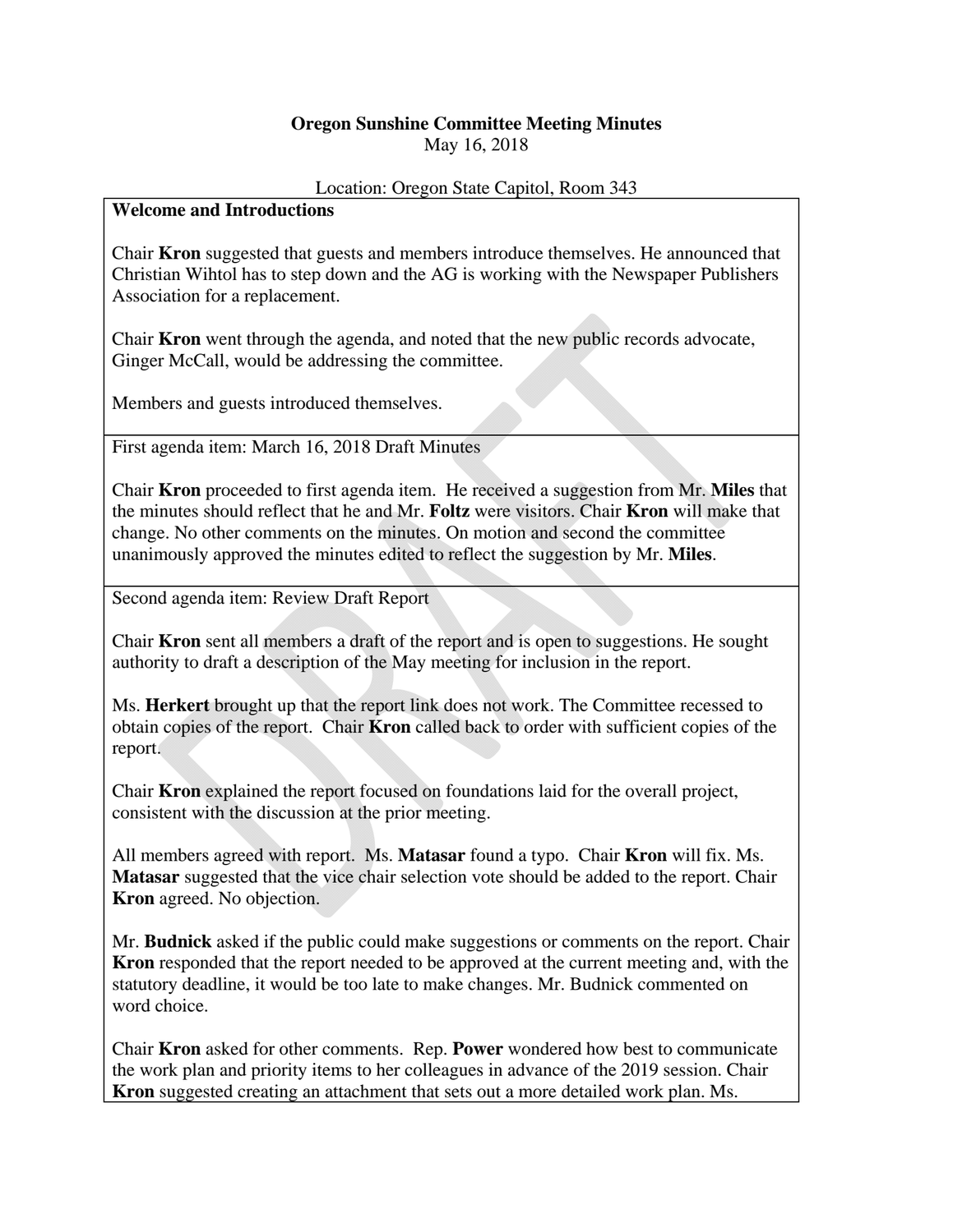**Power** agreed that would be helpful. Chair **Kron** asked for objections. No objections were made. It is Chair **Kron's** hope that Ms. **Power** and the other legislators on the committee will be a natural conduit to getting policy moving in the committee or through their caucuses.

Ms. **Harris** commented on the substance of the proposed criteria described in the report. Chair **Kron** reiterated that the report will reflect the criteria adopted at the current meeting, which is a separate agenda item.

No other concerns were raised.

Mr. **Smith** moved to adopt the report subject to the discussed changes. After a second, the Committee unanimously voted in favor.

Third agenda item: Criteria for Exemption Review

Chair **Kron** shared on the website a copy of material provided by Mr. **Budnick** regarding criteria adopted from other states. He read the proposed criteria, discussed some criteria from other states that he was not proposing, and discussed his thought process.

Chair **Kron** and Mr. **Foltz** discussed the summaries of exemptions created by Mr. Foltz and how those summaries could be used in connection with whatever criteria were adopted.

Mr. **Smith** asked whether the proposed question about whether exemptions expire appropriately was needed. Chair **Kron** explained the view that some information could be available sooner. Ms. **Herkert** agreed that most information does not need to be exempt for 25 years and commented that having multiple expiration periods can be confusing. Chair **Kron** suggested that perhaps a conversation about the length of the default expiry period was not necessary for exemption review, and Ms. **Herkert** and Mr. **Smith** agreed. Ms. **Roark** suggested this could be a data classification issue addressable by different classifications and exemption periods.

Mr. **Smith** suggested that the questions need not address statutorily required confidentiality provisions, as review should be focused on exemptions. Chair **Kron** explained that confidentiality provisions are incorporated as exemptions. His suggested the Committee should ask whether requiring confidentiality – as opposed to simply allowing it – makes sense for various exemptions. Ms. **Eakins** believed that is an important distinction. Public agencies will want to know what cannot be disclosed and what the legal risks are if they do disclose.

Ms. **Herkert** agreed with question 2, but believes it should be kept in the positive, especially since the intent of the law is for information to be open. Mr. **Smith** disagreed. It's written the way it is because the committee is looking at pre-existing exemptionsMs. **Herkert** said exemptions are being looked at in the light of are they a necessary exemption or not. She would rather look at why is the information exempt and why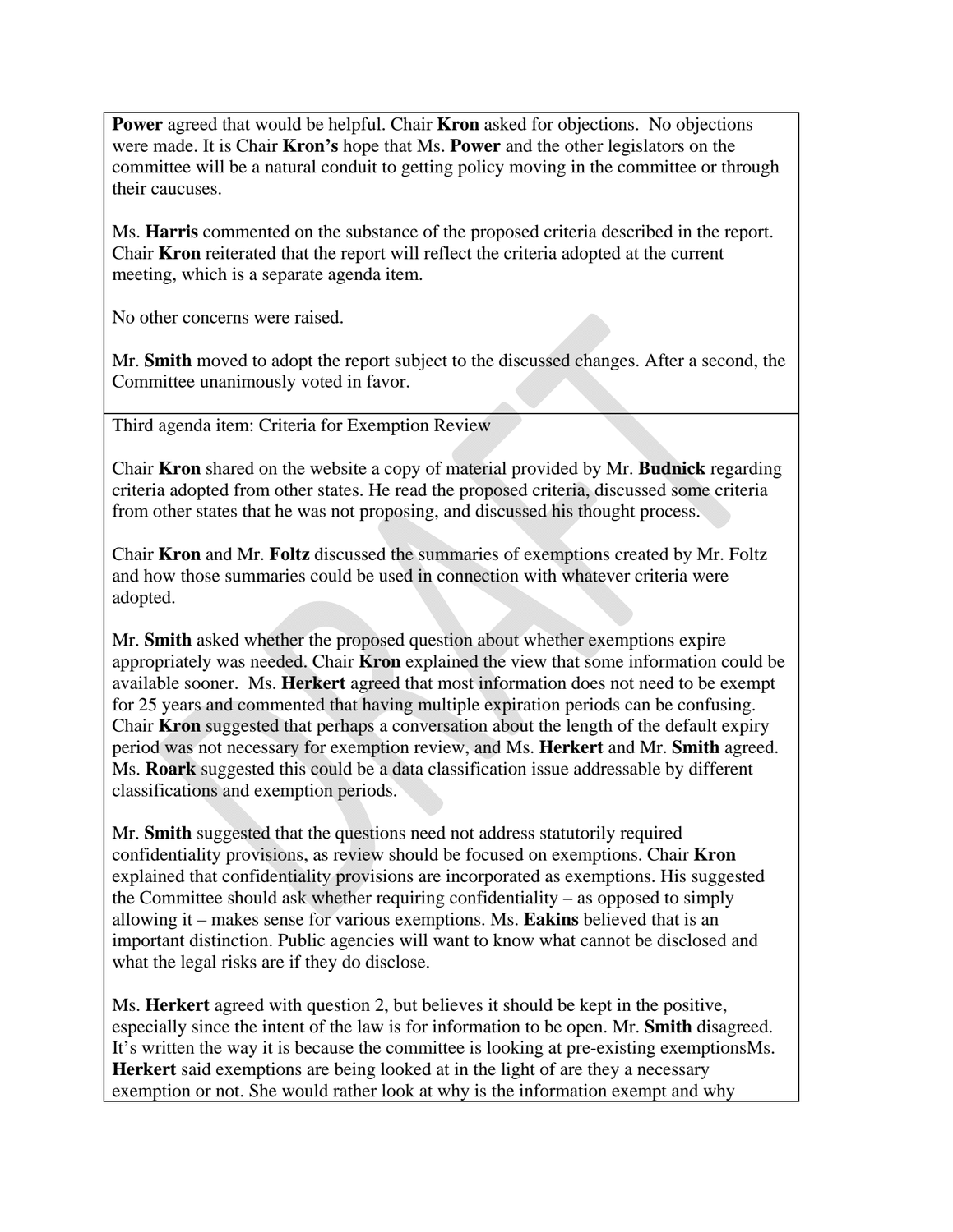shouldn't it be disclosed, instead of trying to defend why the information is exempt. Chair **Kron** suggested the question could be phrased as, "Would Oregonians expect this information to be publically available?" He suggested that the two questions are logically the same. Mr. **Walth** suggested the Commtitee should not ask what Oregonians would think. Ms. **Roark** agreed.

Chair **Kron** noted the importance of asking whether members agree with the policy underlying the distinction. Mr. **Walth** suggested two questions to get at that issue: "Would the elimination of a particular exemption enhance transparency?" and "Would a particular elimination of an exemption facilitate rapid fulfillment of public records request?"

Chair **Kron** felt the answers to those two questions would always be yes, and was concerned that asking those questions would prevent the Committee from making recommendations regarding whether the law is appropriately protecting information that deserves protection. Mr. **Walth** and Chair **Kron** agreed that a question like "In light of the Committee's charge to increase transparency, is the committee satisfied that the information protected by this exemption should continue to be protected?" would be satisfactory for both of them.

Ms. **Eakins** agreed with Chair **Kron** that framing the question in the negative or the positive does not change the fundamental question: is the public policy purpose for this exemption evident? She suggested that reference to Oregonians could serve to encourage members to consider different perspectives.

In light of the time, Chair **Kron** suggested moving onto the seven members of the public who signed up to testify. Ms. **Herkert** moved that the discussion be tabled. After a second, the Committee unanimously voted in favor.

Before moving forward to public testimony, Chair **Kron** introduced Ms. **McCall**, the Public Records Advocate for the State of Oregon. Ms. **McCall** discussed her new role and her plans.

Fourth Agenda Item: Public Testimony

Before inviting forward those who signed up to testify, Chair **Kron** explained that the Committee was addressing exemptions for personal contact information, but not exemptions based on the personal safety of individuals. He also noted that some of the exemptions included other provisions besides personal contact information, but that the goal was to address personal contact information rather than that other information. He then briefly described the 11 exemptions on the list, and invited public testimony.

Mr. **Straka** of the Freedom Foundation in Salem discussed exemptions for information of homecare workers and public employees. He suggested that these particular exemptions were created specifically to create organizations like his from contacting the individuals in question. He encouraged the Committee to revisit these exemptions. He noted that they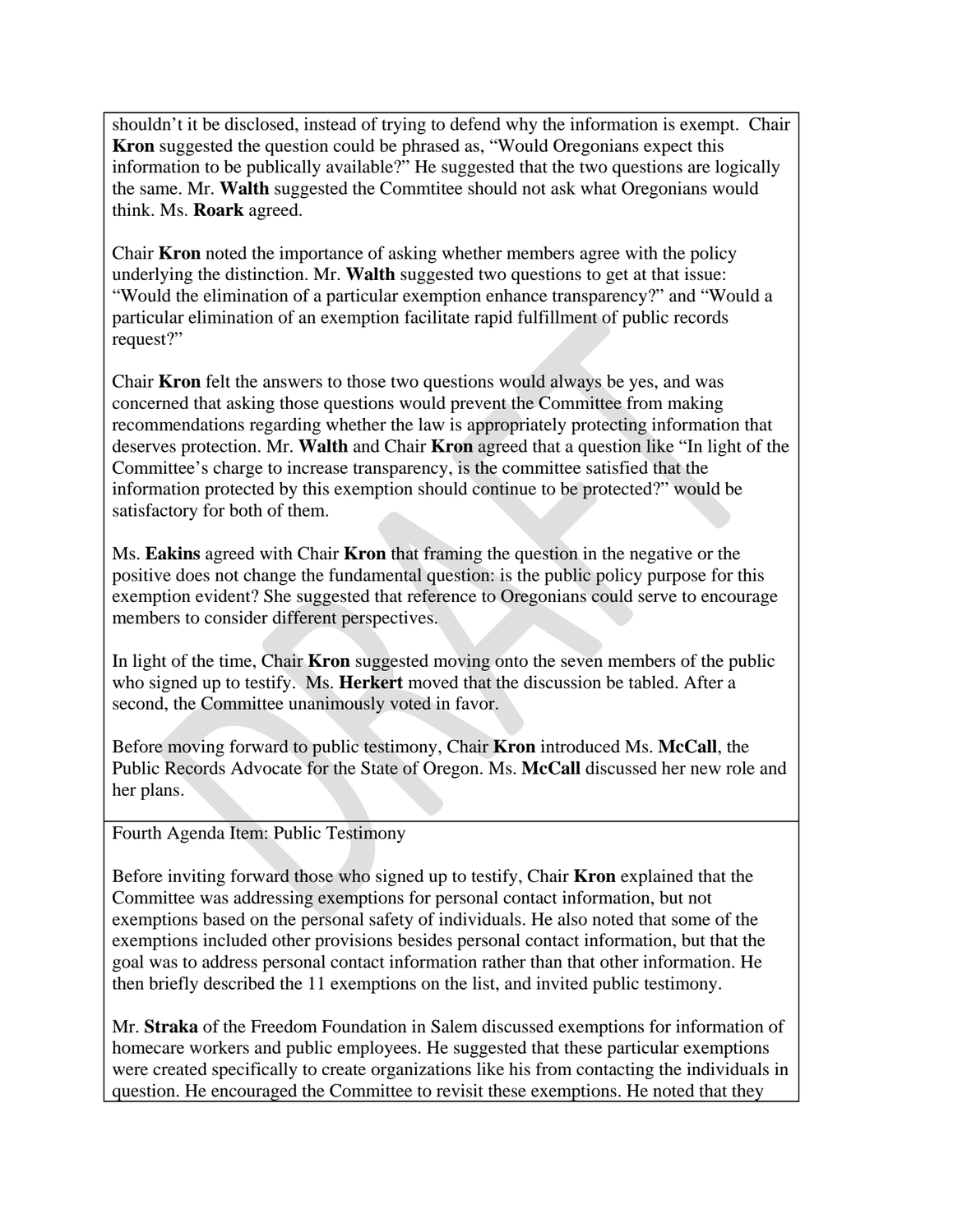include a public interest test that is different than the default public interest balancing test and suggested that is problematic.

Ms. **Eakins** asked Mr. **Straka** about contact information of privately employed individuals. Mr. **Straka** said his organization's interest is specific to employees who are in a public employee union. Ms. **Eakins** noted private employees' information wouldn't be publically available and the only reason this is at issue is because these are public employees or publically funded employees.

Mr. **Budnick**, of the Society of Professional Journalists, explained his view that access to personal information can serve the public interest. He offered examples of instances in which journalists' access to personal information helped expose that individuals offering to do business with public entities were not reliable, and said that the committee should preserve access in the public interest. Mr. **Budnick** also encouraged the committee to consider asking whether exemptions go further than they need to, and whether public interest tests should be added to exemptions that do not have them.

Chair **Kron** asked Mr. **Budnick** to elaborate on how personal contact information, in particular, was helpful in the two cases he described. Mr. **Budnick** explained that in one case his access to an individual's history of home and email addresses enabled him to learn the history of a person offering to buy Wapato Jail.

Ms. **Eakins** asked for more details about public records requests in the case. Mr. **Budnick** stated records were withheld and he was forced to cross reference publically available information. Ms. **Eakins** pointed out that the personal contact information being looked at primarily had to do with public employees and this individual was presumably a member of the public. She asked why the public body denied the request. Mr. **Budnick** said the reason was "pending real estate deal."

Mr. **Friesen** of the Oregon Newspaper Publishers Association stated that contact information provides essential ways for the Association to find people affected by government actions or inactions on issues like land use, toxic waste dumps, and services to the disenfranchised. It allows news organizations to assess whether candidates live in their districts. Access for citizens allows them to find others similarly affected, organize and exercise their democratic rights. Basic contact information is also used to make sure the association has the right person they are reporting on.

**Morjenna**, a homecare worker, noted that disclosing contact information can put people at risk. She gave an example of a DHS caseworker who was stalked, harassed and assaulted by a person seeking information about the location of people served by the caseworker. the survivor and the children. She stated this is not an isolated incident. She asked the committee to be proactive in preventing victimization, and to remember a healthy respect for Oregonians' privacy.

Ms. **Burrows**, also a homecare worker, explained that she takes care of elderly and disabled people in their own homes as well as hers, and that she has three children. She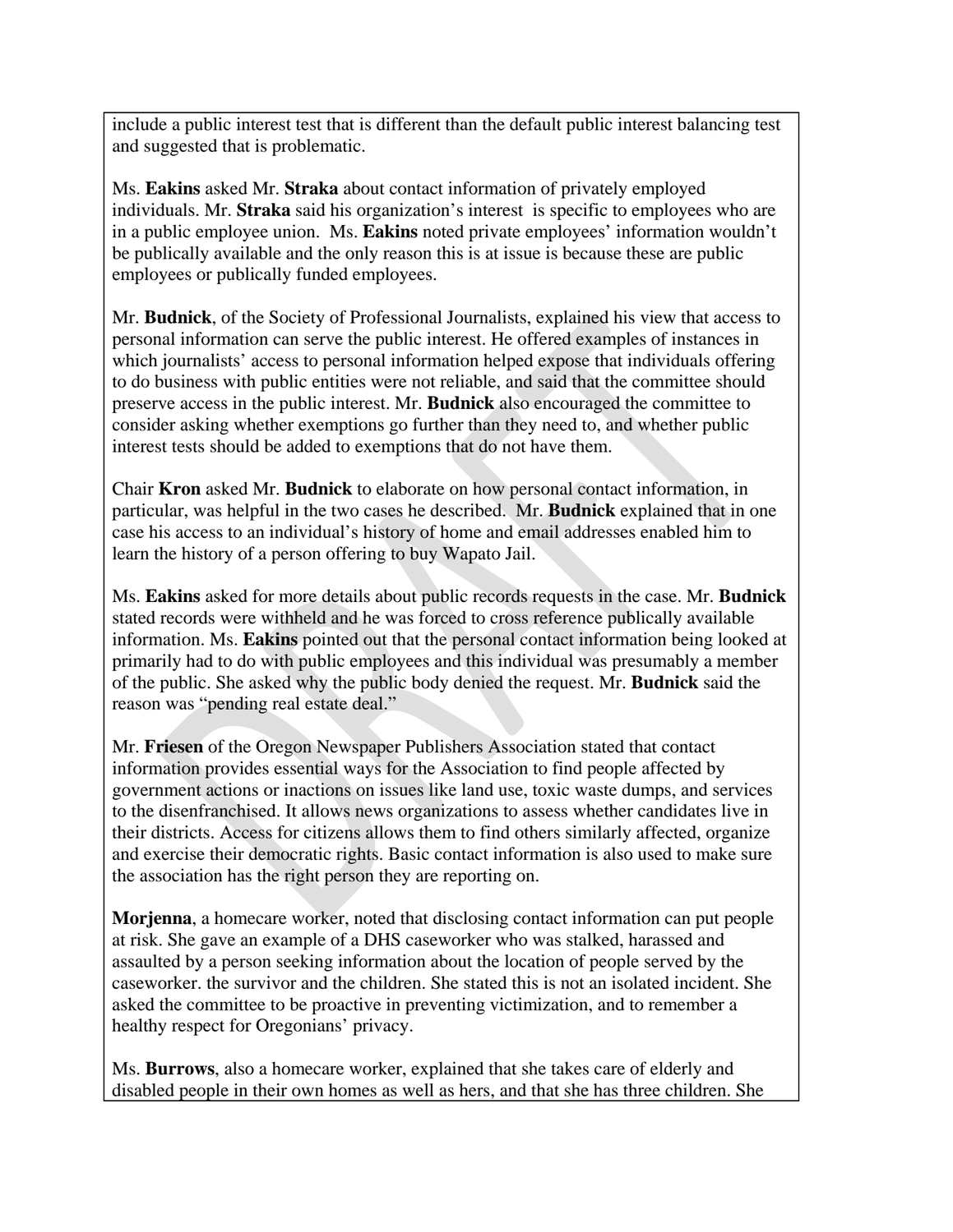described the experience of having someone paid by a private entity make contact with her at home while her children were present. She feels that protecting contact information is important to protect homecare workers' privacy. No one should come to her home or her consumers' home, or contact her personal or mobile phone. She asked the committee to look at this as not a transparency issue between governments but as a personal one concerning individual privacy.

Senator **Prozanski** asked for context about the contact she described. Ms. **Burrows** explained that the organization was actively working against her union to try to get people to leave union.

Emily **Harris**, a journalist, expressed support for Mr. **Budnick**'s testimony, and for the exemption review project. She encouraged the Committee to consider a public interest balancing test for every exemption, allowing the Public Records Advocate or the Attorney General to decide if a specific request meets the criteria. She suggested that many personal contact exemptions could have special interests behind them. She acknowledged privacy concerns and said journalists consider personal safety and privacy in their reporting. She also suggested that exempting personal information could justify redacting any record that has personal information on it, adding greatly to the cost. She proposed a distinction between general lists and personal information that happens to be relevant in the record. Journalists typically need contact information to find people affected by a public policy. Their stories can illuminate for others why they should care about the issue.

Ms. **Eakins** asked whether Ms. **Harris** would like public employees' personal information available to journalists who would decide whether to contact them. Ms. **Harris** responded that's a committee question. She clarified that journalists do not usually publish personal contact information. The information is used for a very specific purpose. They have their own internal test of whether that is worthwhile. Ms. **Eakins** asked about contacting public employees. Ms. Harris stated that in a journalist's ideal world information would be available and journalists would be trusted to decide to make contact.

Ms. **Eakins** asked if Ms. Harris would make the same pitch to a private employer. Ms. Harris thought there could be similar laws.

Chair **Kron** thanked those who gave public testimony. He noted that written comments were posted on Sunshine Committee's website and forwarded to members. He noted compelling points on both sides of the testimony.

Fifth Agenda Item: Future Business

Chair **Kron** proposed that the Committee return to discussion of exemptions at the next meeting. He asked about incorporating safety-related contact exemptions into the discussion. And he suggested that one rule, with some exceptions, should apply to contact information so there aren't different rules for public entities to follow, but felt any rule must adequately protect personal safety, particularly of victims.